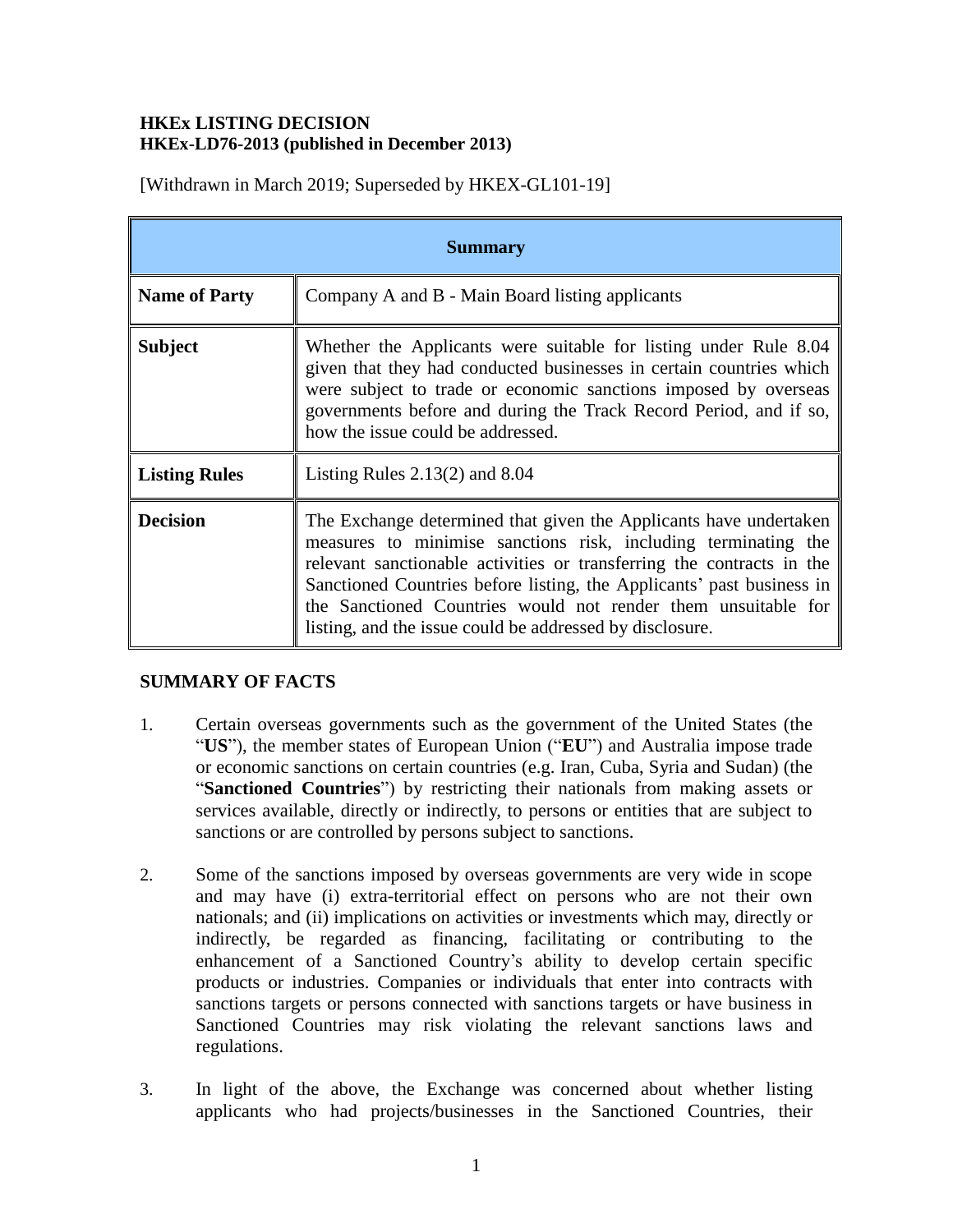potential investors, shareholders and other entities who may be involved in the listing process would be subject to sanctions risk.

*Case 1*

- 4. Company A, incorporated and based in the PRC, entered into several engineering or construction contracts with certain companies in a Sanctioned Country (the "**Contracts**") during the track record period. The revenue derived by Company A from its business in the Sanctioned Country accounted for less than 1% of its total revenue during the track record period.
- <span id="page-1-0"></span>5. There was an issue as to whether the proposed listing of Company A's shares could be regarded as having the effect of facilitating or financing a sanctionable activity under applicable laws and regulations. Implications on approving Company A's listing application were raised with respect to the sanctions risk posed to Company A itself, its investors and shareholders (US and non-US investors alike) and persons who might, directly or indirectly, be involved in permitting the listing, trading and clearing of Company A's shares including the Exchange and related group companies (the "**Relevant Persons**"). To minimise sanctions risk, Company A terminated all the Contracts in the Sanctioned Country before listing. As the sanctions laws may change from time to time, Company A stated in its prospectus that it might undertake new businesses in the Sanctioned Countries if they would not expose it to any sanctions risk to maximize the interests of Company A and its shareholders. To achieve this, Company A had implemented a number of measures to control its exposure to sanctions risk.
- 6. Company A undertook to the Exchange that it would under no circumstances use the IPO proceeds or any other funds raised through the Exchange (the "**Monies**"), directly or indirectly, to finance or facilitate any projects or businesses in the Sanctioned Countries, or pay any damages in case Company A was legally required to compensate the counterparty for terminating the Contracts. To ensure that this undertaking would be duly observed, Company A would deposit the Monies in a designated bank account separate from its other funds.
- 7. Company A also undertook to the Exchange that it would not perform any of its obligations under the Contracts under any circumstances. It was prepared to pay damages (which were capped under the terms of the Contracts) if and when ordered by the court to pay such damages resulting from a breach of the Contracts.
- <span id="page-1-1"></span>8. Furthermore, Company A implemented the following measures to control its exposure to sanctions risk, among other things:
	- a. the risk management committee (the "**RM Committee**"), headed by Company A's chairman, would evaluate its sanctions risk, with the advice of external sanctions law legal counsel, to determine whether it should embark on new business opportunities with sanctioned targets;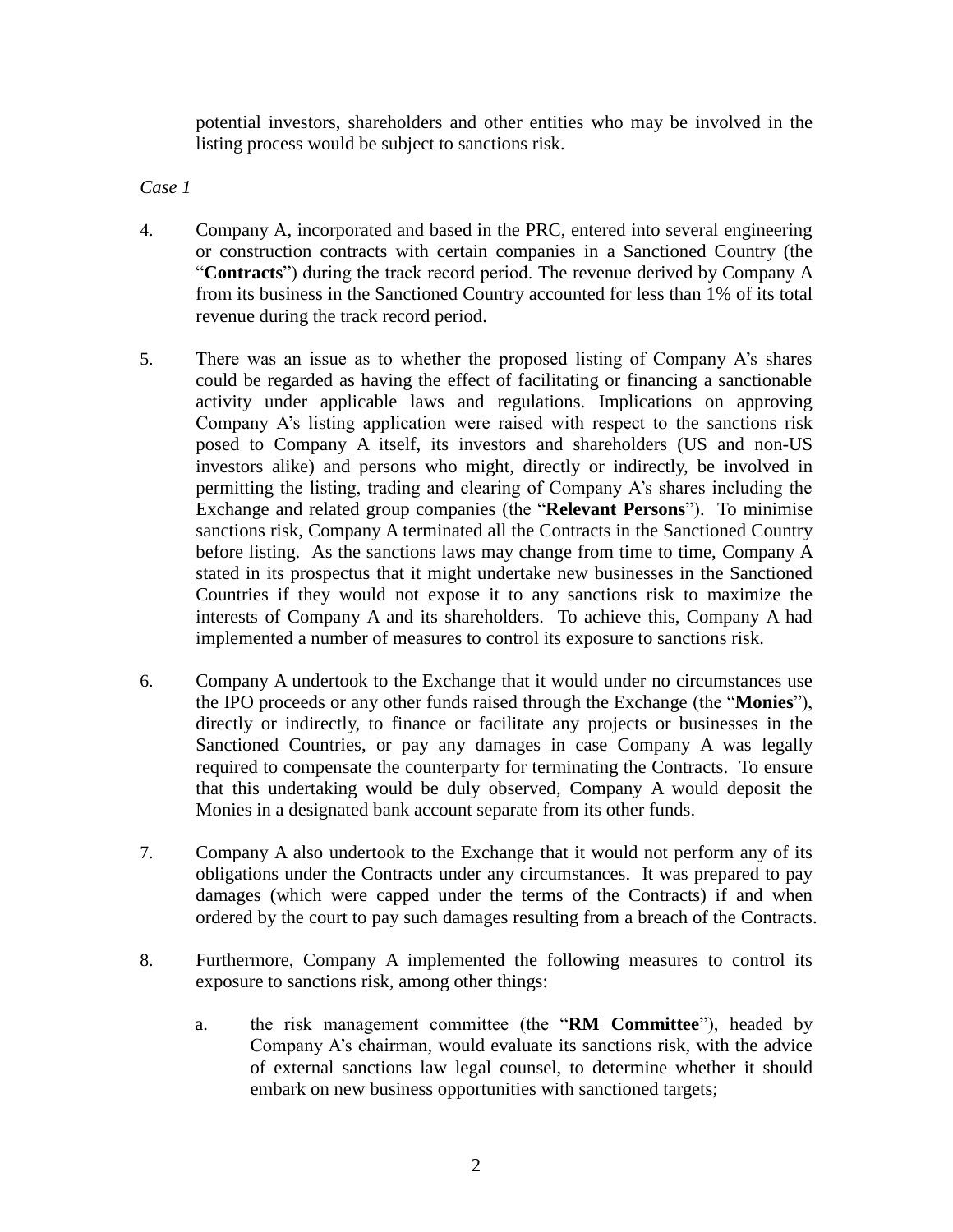- b. the RM Committee would ensure the IPO proceeds and any other funds raised through the Exchange would not be applied to the Contracts or any other business in the Sanctioned Countries;
- c. regular training programs would be provided by external sanctions law legal counsel to senior management and relevant personnel to assist them in evaluating the potential sanctions risk in Company A's daily operations; and
- d. the directors would disclose the status of Company A's future business, if any, in the Sanctioned Countries and its business intention relating to the Sanctioned Countries in the interim and annual reports, and make timely disclosure on the Exchange's website if it believed its business in the Sanctioned Countries would put investors and shareholders at risk.
- 9. Company A disclosed in its prospectus that according to the legal opinions from U.S., EU, United Nations ("**UN**") and Australian advisers, sanctions risk to Company A, its investors and shareholders, and the Relevant Persons, as a result of the listing and trading of Company A's shares on the Exchange, would be very low based on the undertaking and measures in paragraphs [5](#page-1-0) to [8](#page-1-1) above. Company A's prospectus also disclosed the PRC legal opinion that Company A had not breached any PRC laws regarding the business in the Sanctioned Country.

## *Case 2*

- 10. Company B, incorporated and based in the PRC, entered into several engineering contracts with companies in the Sanctioned Countries. Revenue generated from these Sanctioned Countries accounted for 3% to 8% of Company B's total revenue during the track record period.
- 11. The same issues and implications as mentioned in 5 above were raised. Company B submitted that it:
	- a. would carry out a restructuring to terminate or transfer to other parties all its ongoing projects and trading business in the Sanctioned Countries, and close all representative offices in the Sanctioned Countries before listing;
	- b. would not engage in any activity in the Sanctioned Countries after listing and undertook to the Exchange that it would not, directly or indirectly, use any proceeds from the Global Offering, or make such proceeds available to any individual or entity, to fund any activities or business in connection with sanctions related activities. To ensure that this undertaking would be duly observed, Company B would open and maintain separate bank accounts which would be designated for the sole use of deposit and deployment of the proceeds from listing;
	- c. had implemented the following measures, among other things, to control its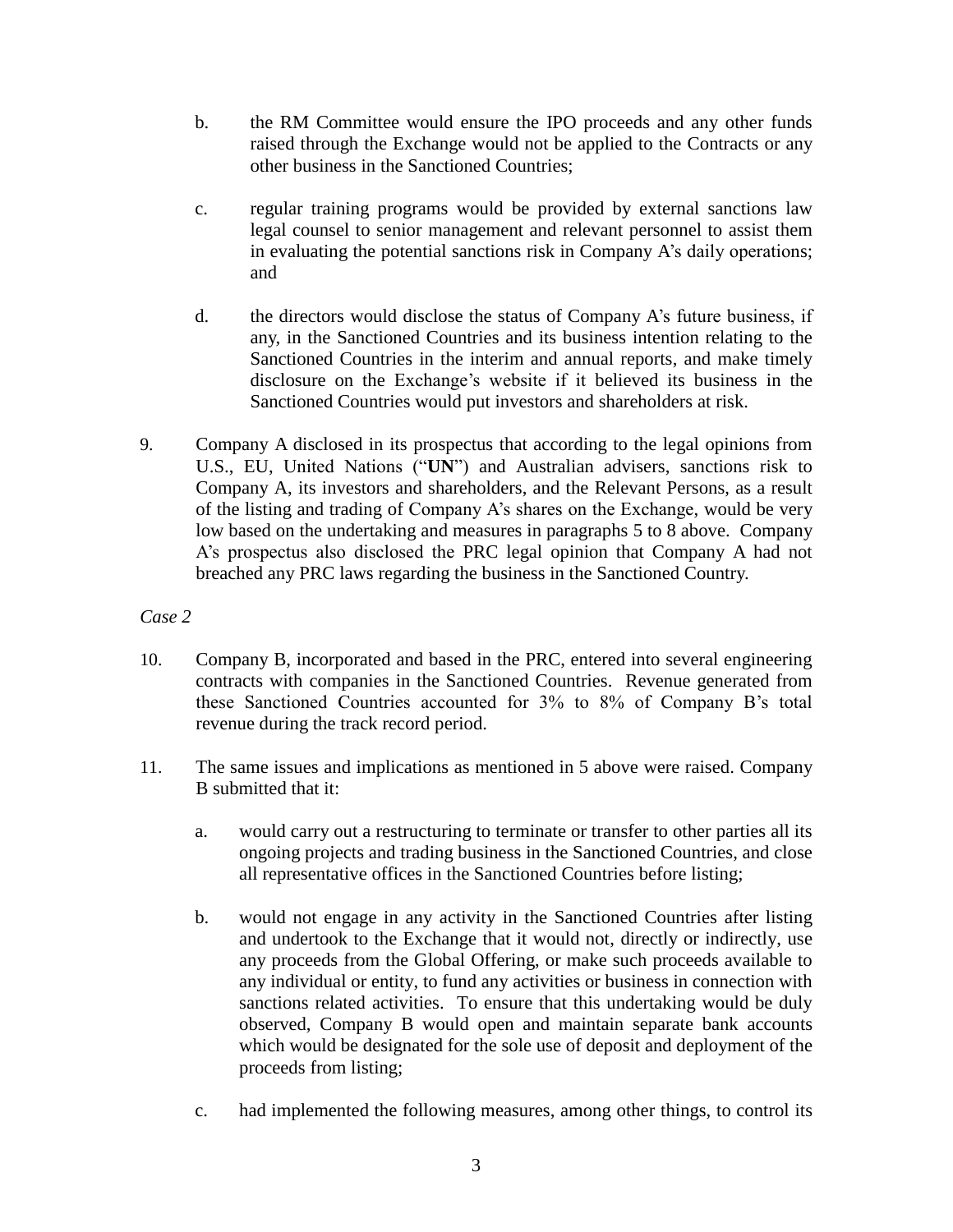exposure to sanctions risk:-

- (i) Company B's export control office (with three members who had all received education in law and legal training) would be responsible for project approval, risk management for compliance with export control regulations and day-to-day communication with domestic and foreign government departments relating to export control. Should the export control office identify any actual or potential sanctions risk in existing or potential businesses, it would report to Company B's operation and risk management committee (headed by an ED), which would then seek advice from an appropriate legal counsel and formulate risk management measures. The operation and risk management committee would also monitor the use of the net proceeds of the Global Offering;
- (ii) Company B had established an export control committee (headed by Company B's ED) which would be responsible for conducting compliance audit for Company B's export operations including its internal compliance program on export control;
- (iii) the export control office would organize regular training to senior management and relevant personnel on sanctions and export control laws of the PRC and the US, with the help of external legal advisers, relevant experts or non-governmental organizations which have expertise on the relevant topics; and
- (iv) Company B would disclose on the Exchange's and its own websites if there were any violation or potential violation of sanctions laws, and would disclose in the annual reports/ interim reports the efforts on monitoring its business exposure to sanctions risk.
- 12. In respect of payments relating to some previously completed projects in the Sanctioned Countries (the "**Deferred Payments**"), Company B submitted that sanctions risk lay with the potential clearing of U.S. dollar payments within the U.S.. As Company B and the project owners concerned had in the past settled and would continue to settle the Deferred Payments in currencies other than U.S. dollars or have them transferred on the books of Chinese financial institutions without actions within U.S. jurisdiction, there would be no U.S. sanctions risk to Company B.
- 13. Company B concluded that the above arrangements would substantially mitigate sanctions risk.

#### **THE ISSUE RAISED FOR CONSIDERATION**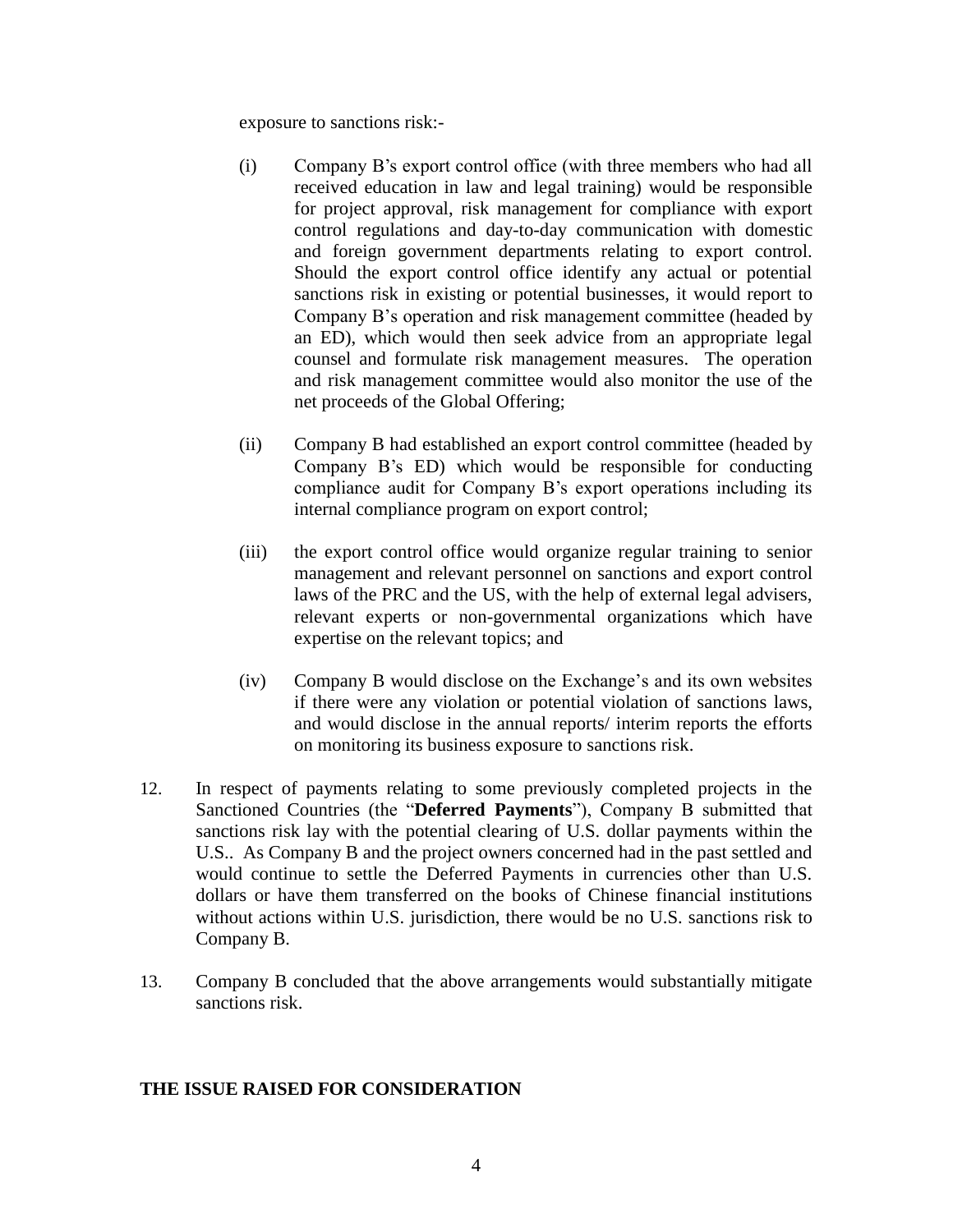14. Whether Company A and Company B (the "**Applicants**") were suitable for listing under Rule 8.04 given that they had conducted businesses in the Sanctioned Countries before and during the Track Record Period, and if so, how the issue could be addressed.

## **APPLICABLE LISTING RULES**

- 15. Listing Rule 2.13(2) provides that the issuer must not, among other things, omit material facts of an unfavourable nature or fail to accord them with appropriate significance in the listing document.
- 16. Rule 8.04 states that both the issuer and its business must, in the opinion of the Exchange, be suitable for listing.

# **THE ANALYSIS**

- 17. In general, the sanctions risk is applicable only to listing applicants who have business relationships in the Sanctioned Countries. Given the broad scope of sanctions imposed on the Sanctioned Countries, there was a concern that apart from the listing applicant and its directors and controlling shareholders, other parties who might be involved in an initial public offering or the listing application process, including investors, shareholders and the Relevant Persons, may be exposed to sanctions risk or be subject to actual or potential sanctions under the relevant sanctions laws and regulations, where they apply extraterritorially.
- 18. A listing applicant should obtain a confirmation from its legal advisers on whether it, its investors and shareholders, and the Relevant Persons would be subject to any sanctions risk. The applicant should also consider terminating the business relationship in the Sanctioned Countries that subject it to sanctions risk before listing where appropriate.
- 19. When determining whether the Applicants were suitable for listing, the Exchange took into account, among other things:
	- a. the Applicants' projects/businesses in the Sanctioned Countries would be terminated or transferred before listing, and there would be no material adverse impact on the Applicants as a result of the termination or transfer of these projects/businesses;
	- b. the relevant advice given to or analysis made by listing applicants with respect to sanctions risk posed to the Applicants, its investors and shareholders, and the Relevant Persons was very low;
	- c. the Applicants had enhanced their internal control measures and provided undertakings to the Exchange to ring-fence their exposure to sanctions risk; and
	- d. the extent of the revenues derived from the Applicants' projects/businesses in the Sanctioned Countries as a percentage of their total revenue during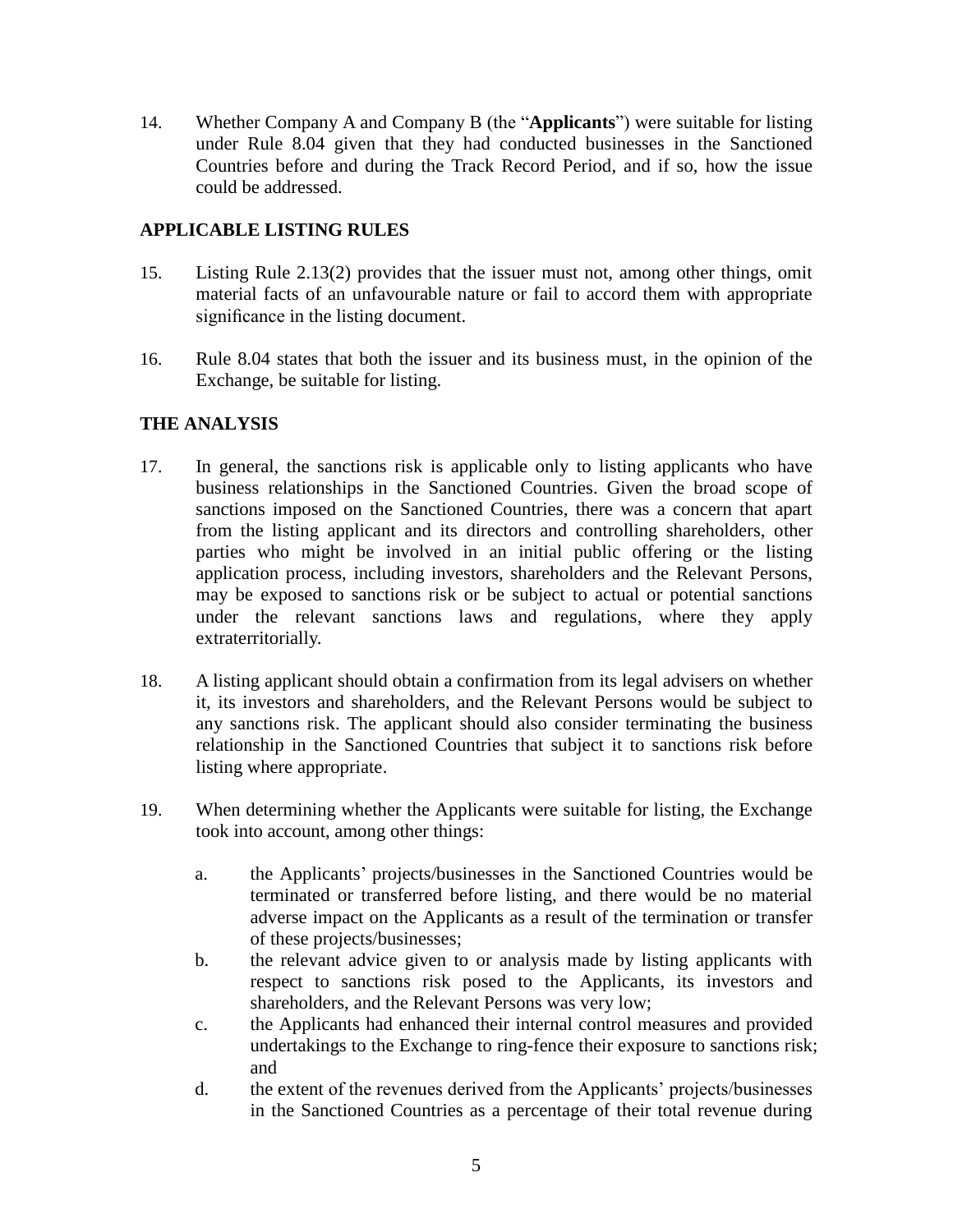the track record period may not necessarily be relevant if it is demonstrated that the Applicants would not be exposed to sanctions risk as a result of these projects/businesses. However, for projects/businesses that are subject to sanctions risk, the nature and size of these projects/businesses would be relevant in assessing the effectiveness of the measures that the Applicants have taken or will take to ringfence/minimize sanctions risk, and the financial and operational impact of these measures on the Applicants' business operations and profitability.

- 20. Having considered the facts and circumstances of the above two cases, the Exchange considered that the Applicants' businesses in the Sanctioned Countries would not render them unsuitable for listing under Rule 8.04. The issue could be dealt with by disclosure under Rule 2.13(2). However, what constitutes sanctionable activities or contracts which might be subject to sanctions under applicable laws and regulations depends on the circumstances of each case. Care should be taken to analyse each case and address sanctions risk of each listing applicant in light of the facts and circumstances involved.
- 21. To enhance investors' understanding of the Applicants' exposure to sanctions risk, the Applicants have disclosed the following prominently in the listing document, including the "Summary", "Risk Factors" and "Business" sections:
	- a. details of the Applicants' projects/businesses in the Sanctioned Countries, including the nature and size of the contracts, revenue recognized during the track record period, status of the projects, background of counterparties, whether the Applicants and/or its counterparties were or would be deemed as sanctioned targets, whether the Applicants' projects/businesses may be deemed to be prohibited activities under the relevant sanctions laws and regulations, etc.;
	- b. the legal advisers' views, with basis, on whether there was any risk of sanctions violations (the legal opinions should cover sanctions in major countries or regions, including the U.S., EU, UN and Australia) as a result of the Applicants' projects/businesses in the Sanctioned Countries, and if so, the relevant impact and sanctions risk on the Applicants, their investors and shareholders, and the Relevant Persons;
	- c. the facts that the Applicants would terminate or transfer the existing projects/businesses in the Sanctioned Countries before listing, and details of financial and operational impact on the Applicants as a result of the termination/transfer;
	- d. details of legal consequences and maximum penalties (if any) for terminating or transferring to other parties these projects/businesses, particularly if the Applicants' act of terminating them or transferring them to other parties would be regarded as a breach of the terms of the relevant contracts;